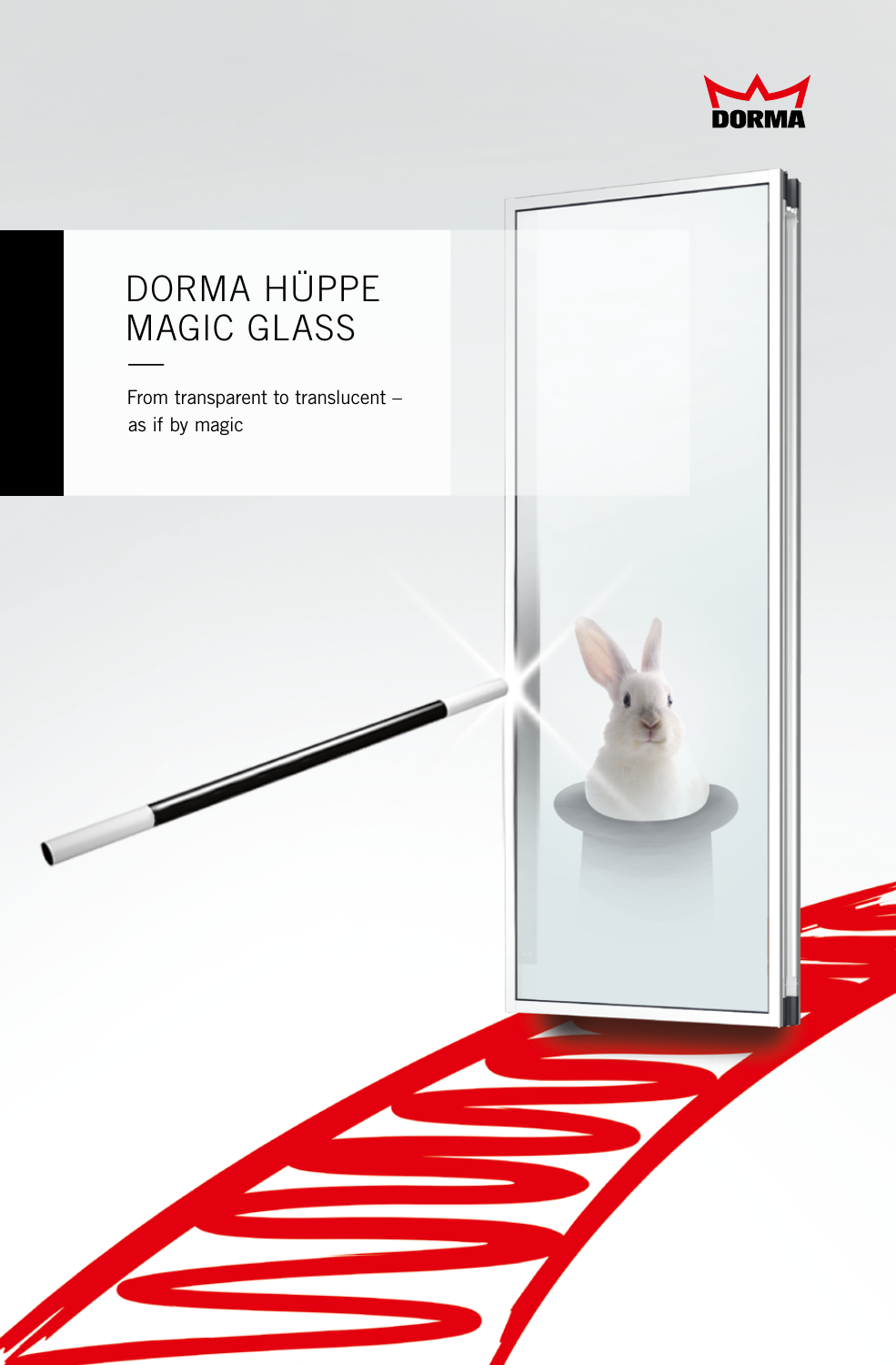# CLEAR OR OPAQUE – AT THE FLICK OF A SWITCH —<br>—<br>—

With Magic Glass, you have both options in one product

## **Extends the application spectrum in an instant**

DORMA Hüppe Movable Walls offers intelligent solutions for flexible, acoustically efficient spatial management. And with its new

**Discretion when required** Magic Glass elements, you now also have the possibil-

Transparency is an essential design component in any modern room configuration. However, exposing the partitioned rooms to full view is not always ity of switching quickly between transparency and translucence to suit the moment – simply by operating a wall switch or your hand-held remote control.

desirable – conferences, customer meetings and working groups may well wish to switch their Magic Glass elements to opaque to avoid disruption, disturbance or prying eyes.

#### **Repeat any number of times**

Liquid crystals in a conductive layer create this amazing phenomenon witnessed in Magic Glass. As soon as an electric current is passed through the two

layers, the crystals arrange themselves in tight order and the Magic Glass element becomes transparent. The state is adopted within an instant and can be repeated any number of times.

## **Magic Glass technical data**

| Switching time $(ON = DCF)$ | $10 \text{ ms}$                                    |
|-----------------------------|----------------------------------------------------|
| Energy consumption (ON)     | approx. $4 W/m^2$                                  |
| Transparency                | $> 92$ % (similar to LSG)                          |
| Function                    | $ON = transparent$ , OFF = opaque                  |
| Min. to max. temperature    | $-$ 40 °C to $\sim$ 90 °C                          |
| Service lifetime (ON)       | $> 300.000$ hours                                  |
| Operating cycles            | unlimited                                          |
| Maximum size                | 1.200 mm x 3.000 mm<br>Other dimensions on request |

**Even greater flexibility:** Individual elements within the glass partition can be equipped with Magic Glass panels and separately operated for a partial effect.



# Magic ON. Transparent.



**Welcome to the meeting:** The room is separated from the outside by mobile partition elements, but still appears open and transparent.

# Magic OFF. Opaque



**Focus undisturbed:** As soon as the electrical supply to the Magic Glass is switched off, the milky glass coloration conceals the room from external gaze.